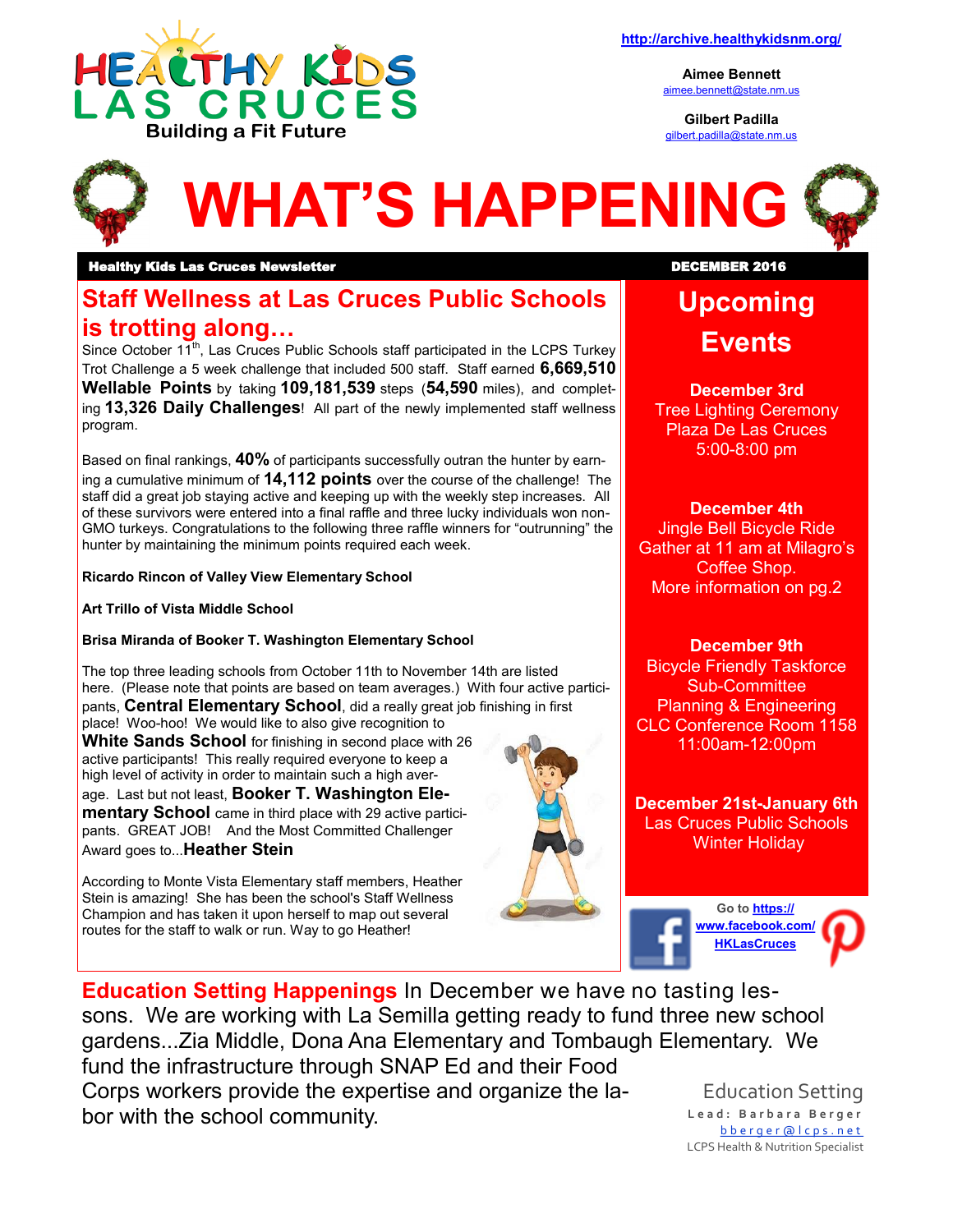

#### **5 tips for traveling with kids during the holidays**

The holiday season is filled with excitement, euphoria and ... exhaustion. And nothing is more draining than traveling with kids during this time of year. Still having nightmares about that time you sat in holiday traffic for six hours or when you were stuck in an airport because of a blizzard?

Whether you're heading to Grandma's house by car or by air, here is traveling advice that will get you and your kids to your holiday destination on time -- reindeer optional.

#### **1. Pick the Best Time to Travel**

As you would expect, the two days before and after the actual holiday are usually the busiest travel-wise. See if you can schedule your trips to avoid the extra chaos.

#### **2. Invest in the Best Travel Gear**

Some of the best traveling items maximize comfort. Parents will be thankful for a car seat upholstery protector when messy spills happen. A neck pillow in the shape of a fuzzy dog or friendly frog will shut sleepy eyes in the early morning. Having entertaining toys within reach is a must. A car organizer that hangs off the back of your seat will allow tots to get to their toys and a family travel organizer that sits between kids is also great. Don't underestimate a good old-fashioned sand pail to hold toys. Fill it with interesting things to play with along the way.

**3. Pack the Best Toys** Packing some "old reliable" toys, as well as one or two your kids have never seen, adds to the excitement. Activities range with age and interests. If your kids are spaced a few years apart, it's best to come prepared with individual activities and common games the family can play. A fresh pack of cards, a Rubik's Cube, crayons, paper and stickers can get a creative family through some tight spots.

**4. Stock up on the Best Drinks and Snacks** The holidays are exciting, but so many new things can make little kids anxious too. Why add on an upset stomach? Eating foods that are new should be a part of the holiday experience, but while traveling, remember to keep familiar foods around for comfort and sanities.

**5. Plan the Best Routine** Although it is the "happiest time of the year", traveling can turn your sweet Cindy Loo Who in a crabby Grinch. Stick to your at-home routine as much as possible to keep mood swings in check. Get up at the same time (except on Christmas morning!), enforce nap time and weave familiar foods into the holiday table. Think ahead when you're traveling to pinpoint locations for naps and where to find familiar food or restaurants.

*Marissa Burke is a happily adventurous wife, mother, runner and* 

*freelance writer.*  Healthcare Setting Lead: Dr. Danielle Nixon [d r n i x o n @ f u l l b l o o m p e d i a t r i c s . c o m](mailto:drnixon@fullbloompediatrics.com) Pediatrician at Full Bloom Pediatrics



### **Plan4LasCruces**

Since and Showder Huange<br>ZiaVelo Cycling<br>NMSU Outdoor Recreation

The Plan4LasCruces Team would like to share the Final Report titled, "Healthy City Design: Healthy People, Healthy Economy," prepared by Blue Zones LLC. Please see attached.

Thanks again for being involved with the Comprehensive Planning process in Las Cruces. Stay tuned for events and activities by visiting our website at: [http://www.las](http://www.las-cruces.org/plan)[cruces.org/plan](http://www.las-cruces.org/plan) We look forward to working with you.

Community &

11/15

Best, The Plan4LasCruces Team

Antix Inc.

Regional Planning **L e a d : A n d y H u m e** [ahume@las](mailto:ahume@las-cruces.org)-cruces.org

 Downtown Coordinator, Las Cruces Community Development